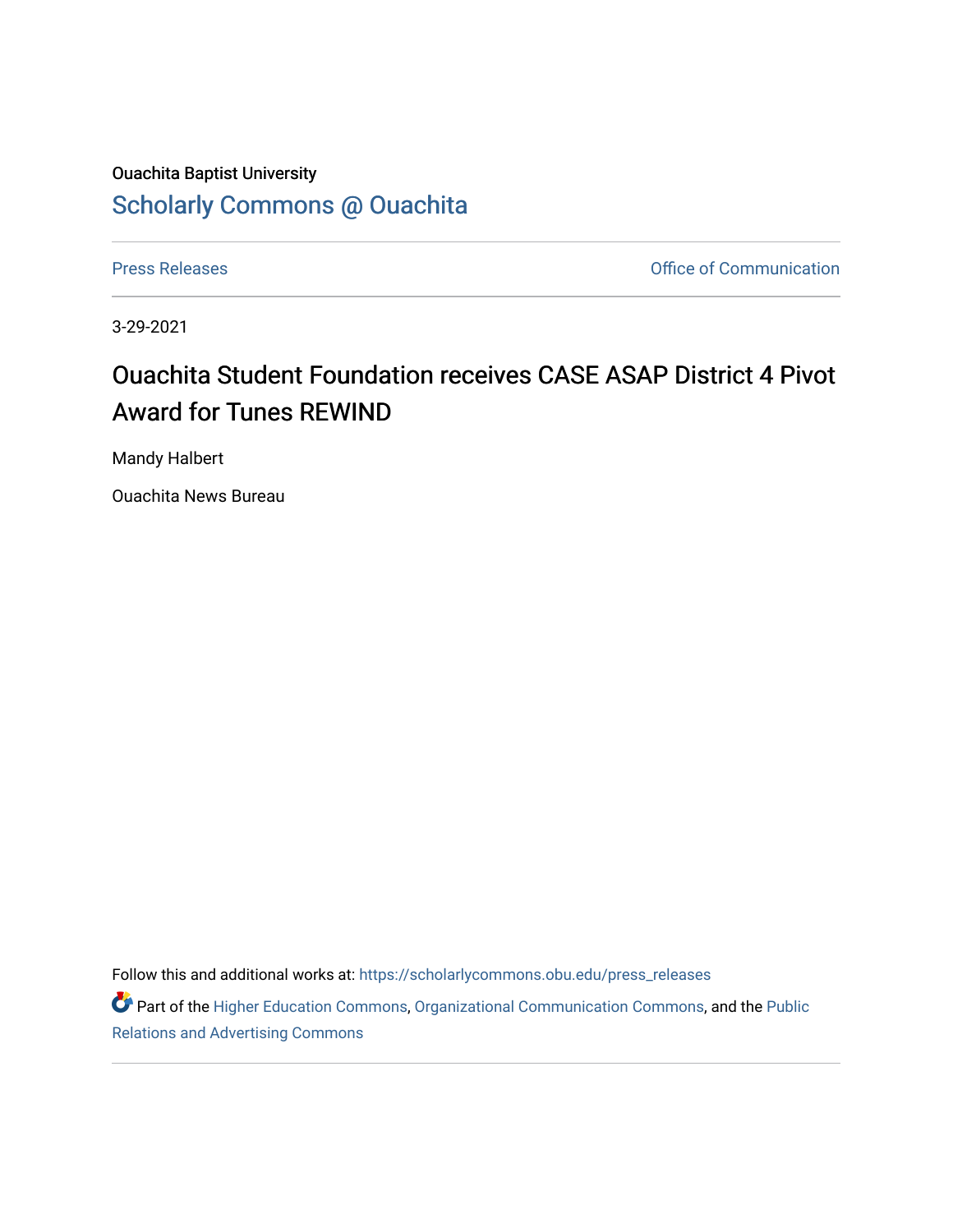

For immediate release

**Ouachita Student Foundation receives CASE ASAP District 4 Pivot Award for Tunes REWIND**



*By Mandy Halbert* March 29, 2021 For more information, contact OBU's news bureau at [newsbureau@obu.edu](mailto:newsbureau@obu.edu) or (870) 245-5206.

ARKADELPHIA, Ark. – Ouachita Baptist University's Ouachita Student Foundation (OSF) has received the Council for Advancement and Support of Education's Affiliated Student Advancement Program (CASE ASAP) District 4 Pivot Award for its work to create Tiger Tunes REWIND in order to continue to raise money for student scholarships in the 2020-2021 academic year. The Pivot Award is a new category introduced by CASE ASAP this year to acknowledge changes made to programming during the COVID-19 pandemic; OSF's District 4 win puts Tunes REWIND in the running for the national Pivot Award.

CASE is an international association that serves educational institutions in the areas of communications, marketing, alumni relations and development. ASAP is an organization within CASE that helps organizations such as OSF elevate their programs and learn best practices. Since joining ASAP in 2017, OSF has received two national recognitions, including being named one of three Outstanding Student Advancement Organizations in the nation in 2019 and Outstanding Student Advancement Program for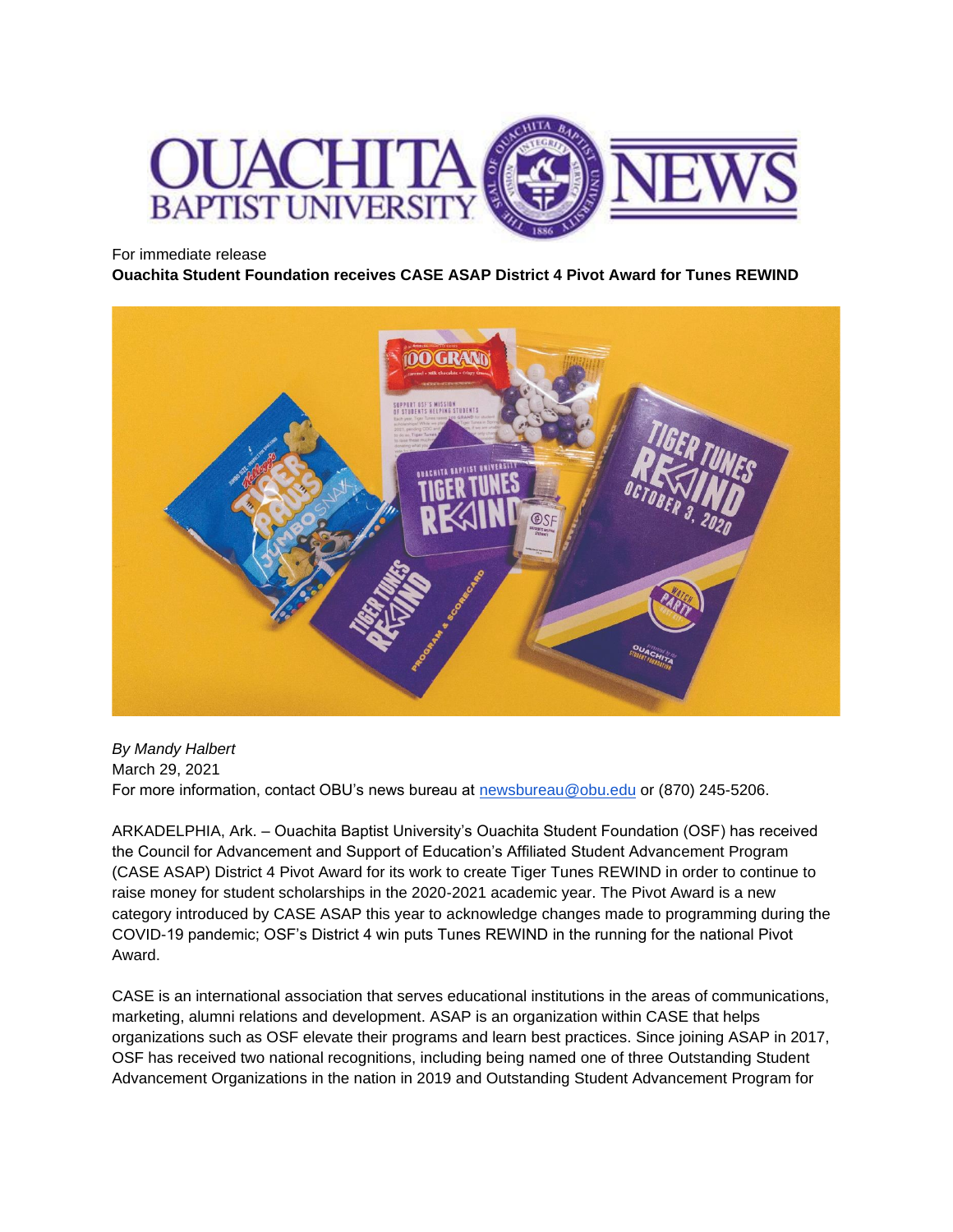Tiger Tunes in 2018, as well as a District 4 recognition for Selby Tucker, a 2020 graduate from Hamburg, Ark., being named the Outstanding Student Leader in 2019.

And for 2021, OSF's District 4 recognition by CASE ASAP is Tunes REWIND. An adaptation of OSF's annual flagship event of themed shows produced by Ouachita student organizations each fall, Tunes REWIND showcased recordings of favorite shows from years past in a single virtual event. The fundraiser was available for viewers to watch online, and winners were chosen by donations in a "give to vote" format, which OSF typically uses each year for the event's People's Choice Award.

Tiger Tunes attracts thousands of spectators and raises more than \$100,000 in student scholarships each year. Within days of its premiere, Tunes REWIND raised over \$65,000. Through other efforts throughout the year, OSF is within striking distance of their \$100,000 goal.

"I think many of us were pleasantly surprised at the way our campus, alumni and friends embraced Tiger Tunes REWIND and the opportunity to support student scholarships," said Jon Merriman, director of alumni relations and OSF. "With gifts from REWIND, our fall Tiger Traks event, Tiger for Life month activities like percentage day at the Nutrition Den, our Hurt's Donuts fundraiser and gifts from OSF alumni, we're just \$500 away from reaching our \$100,000 goal even without an in-person Tiger Tunes weekend. We agree with CASE ASAP – this calls for a celebration."

With OSF's other usual activities placed on hold due to the pandemic, such as guided tours for prospective students and hosting events for alumni and donors, members shifted their work to continue its primary mission of "students helping students."

"During the pandemic, the way we do things changed completely," said Mason Woolbright, OSF president and a senior business administration/management and entrepreneurship double major from Benton, Ark. "Even so, OSF is closing in on their annual goal of \$100,000 – all amidst a pandemic. OSF's 113-strong member body has done a great job of seeking new ways to bring in revenue so that our classmates can return to campus in the fall.

"We all want what is best for Ouachita and its students, and we understand the legacy that OSF leaves, Woolbright added. "That it is so much bigger than a single president, or a single leadership committee or even one OSF membership body."

Created in 1974, the Ouachita Student Foundation is a student organization that oversees fundraising efforts for student scholarships, serves as ambassadors for the university president and works closely with the university's admissions and recruitment process. To date, OSF has raised \$1.8 million for students to continue their Ouachita education.

"Getting to lead OSF as vice president this year has been one of my highest honors and such a humbling experience," said Anna Roussel, OSF vice president and a senior communications & media/strategic communications and political science double major from Searcy, Ark. "I learn so much from our members every day and have been introduced to so many amazing campus leaders through this organization. Knowing I played a part in raising the funds that help so many friends who impact Ouachita in a big way stay on campus another year is a huge blessing that I never want to take for granted."

Due to COVID-19 precautions, the CASE ASAP district conferences have been cancelled for 2021. It is likely that the national awards ceremony will be held virtually in August or September of this year.